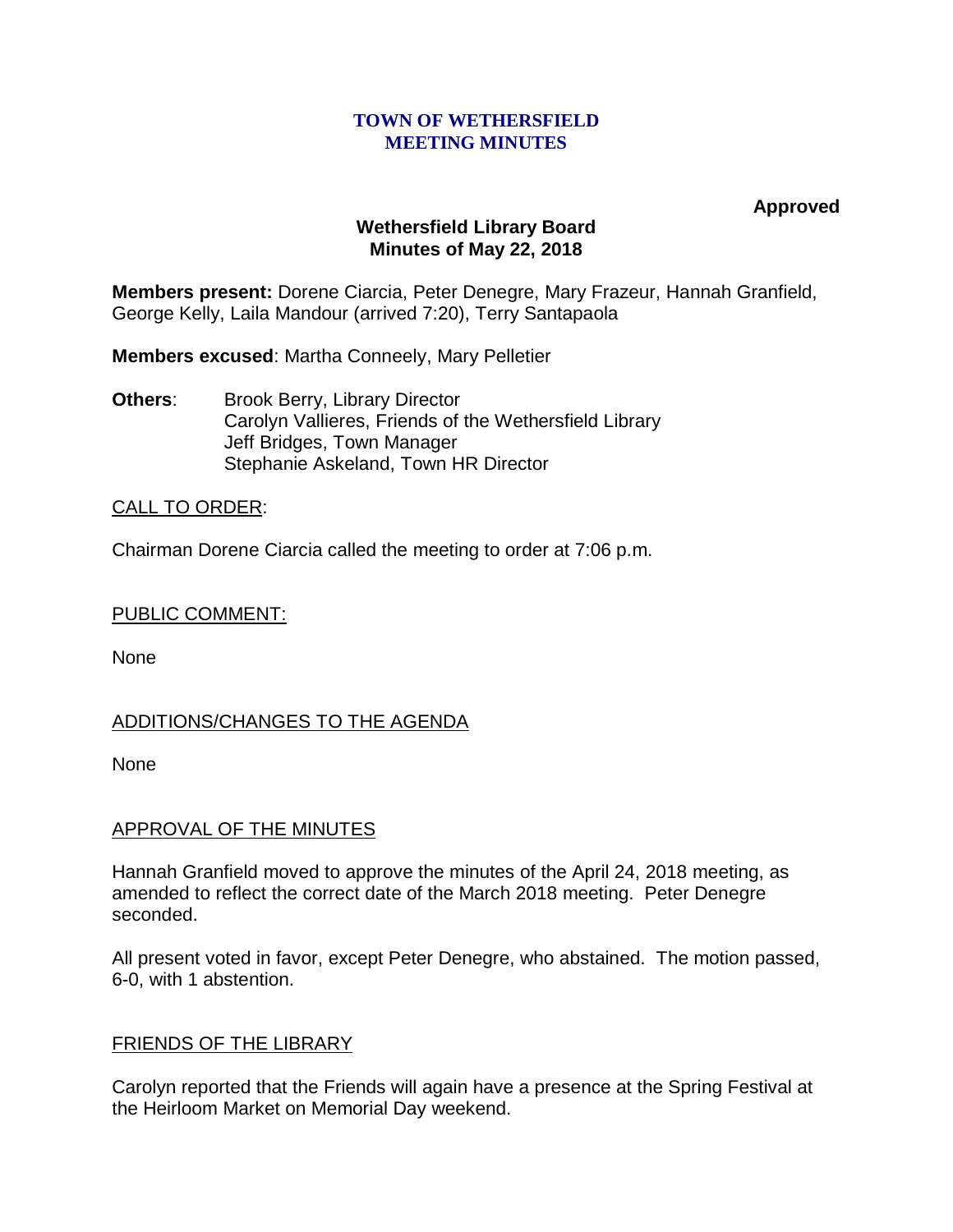Town Of Wethersfield Meeting Minutes Page 2

Book donations continue to come in at a healthy pace. The Friends are in discussions with the Charities of Hope about picking up discards on a regular basis.

### TOWN COUNCIL REPORT

No report.

#### EXECUTIVE SESSION

George Kelly moved to enter executive session for the purpose of discussing union negotiations, and to invite Brook Berry, Jeff Bridges, and Stephanie Askeland, into the session. Peter Denegre seconded.

All present voted in favor. The motion passed 7-0 The Board entered executive session at 7:09 p.m., and came out of executive session at 7:23 p.m.

## LIBRARY BOARD CHAIRMAN'S REPORT

Dorene reported that the the Library budget was approved unanimously by the Town Council.

Dorene reminded members of the importance of notifying Brook or Dorene if they are unable to attend Board meetings, especially during the summer months.

## LIBRARY DIRECTOR'S REPORT

Brook reviewed the monthly statistics. It appears that the data collection problems relating to the brownouts has been solved.

The self-checkout system is currently responsible for about 50% of the checkouts.

The teen programs, which are funded by a Keane Foundation grant, are doing well.

Plans are in place for the summer reading program. The theme this year is "Libraries Rock."

The budget is 77% spent. Due primarily to vacancies in various positions, the budgeted amount will likely not be fully spent at year end.

Efforts are continuing to fill the vacant manager's position.

Hoopla continues to be popular. The Library will continue offering Lynda for now.